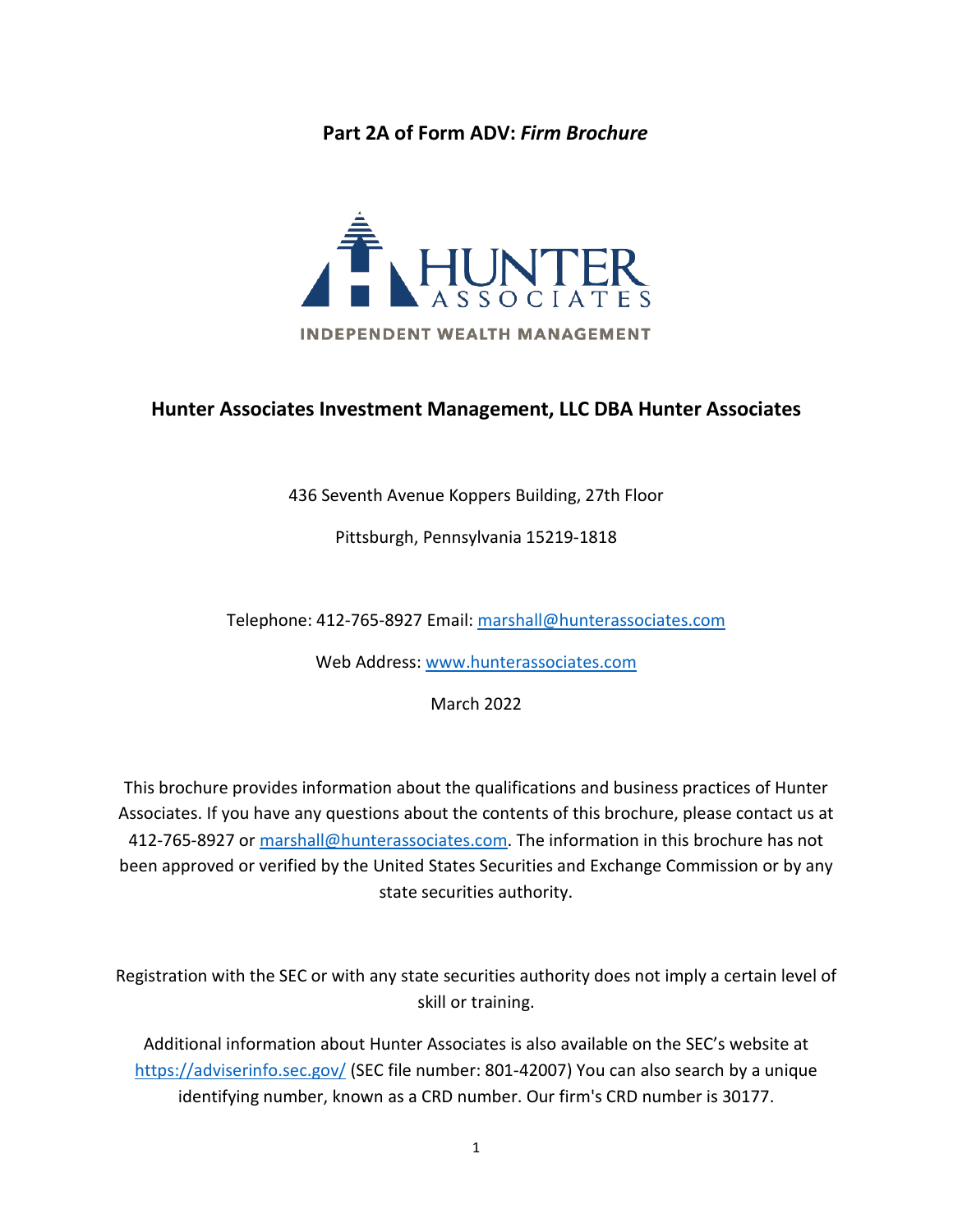# ITEM 2 MATERIAL CHANGES

This Firm Brochure dated March 2022, provides you with a summary of Hunter Associates advisory services and fees, certain business practices and policies, as well as actual or potential conflicts of interest, among other things. This Item is used to provide our clients with a summary of new and/or updated information; we will inform you of the revision(s) based on the nature of the information as follows.

- 1. Annual Update: We are required to update certain information at least annually, within 90 days of our firm's fiscal year end (FYE) of December 31, 2021. We will provide you with either a summary of the revised information with an offer to deliver the full revised Brochure within 120 days of our FYE or we will provide you with our revised Brochure that will include a summary of those changes in this Item.
- 2. Material Changes: Should a material change in our operations occur, depending on its nature, we will promptly communicate this change to clients (and it will be summarized in this Item). "Material changes" requiring prompt notification will include changes of ownership or control; location; disciplinary proceedings; significant changes to our advisory services or advisory affiliates – any information that is critical to a client's full understanding of who we are, how to find us, and how we do business.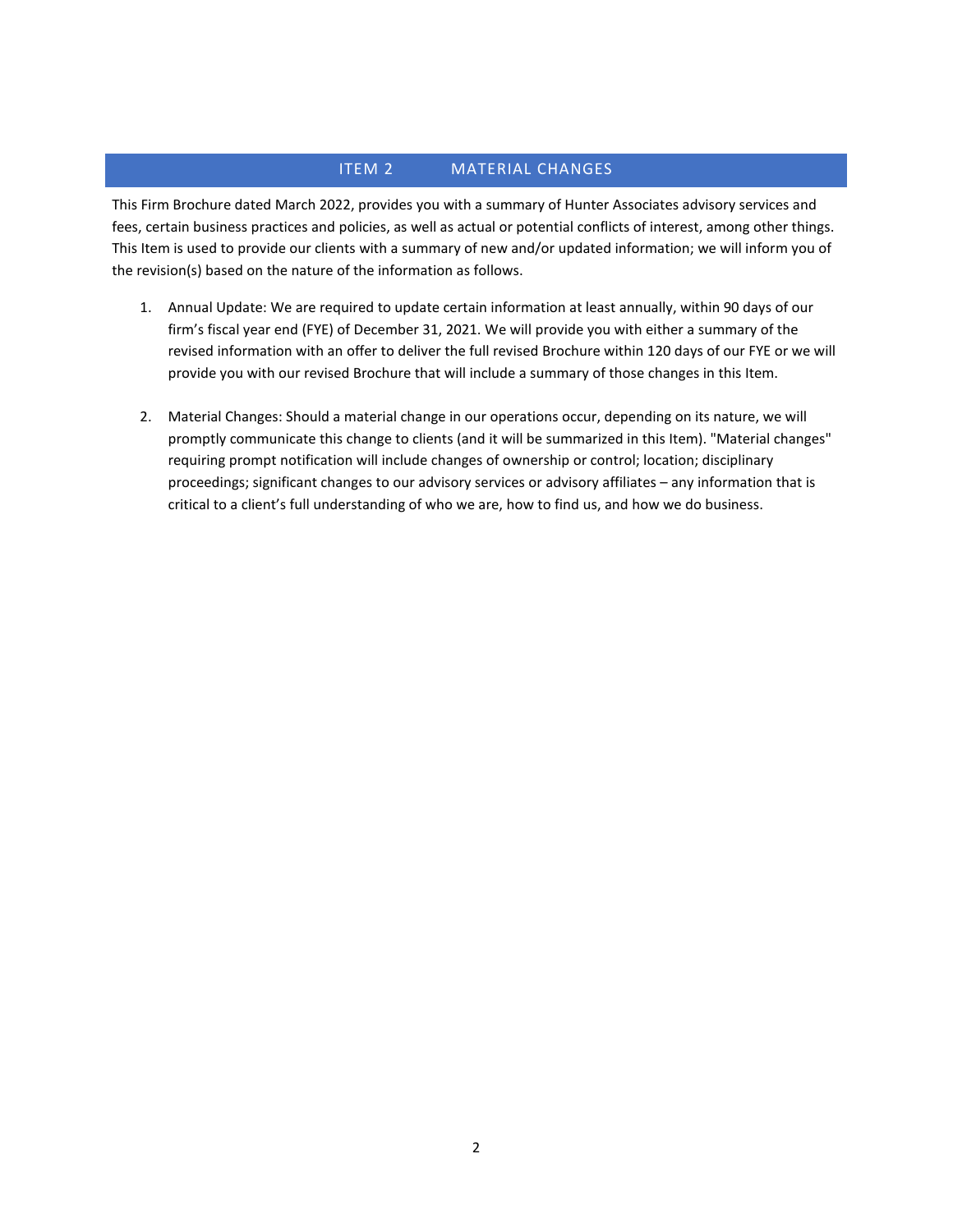# ITEM 3 TABLE OF CONTENTS AND RESIDENCE IN A SERIES AND RESIDENCE IN A SERIES OF CONTENTS

|                                                                                       | 1                                                                                                      |
|---------------------------------------------------------------------------------------|--------------------------------------------------------------------------------------------------------|
| <b>Material Changes</b>                                                               | 2                                                                                                      |
| <b>Table of Contents</b>                                                              | 3                                                                                                      |
| <b>Advisory Business</b>                                                              | 4                                                                                                      |
| Fees and Compensation                                                                 | 6                                                                                                      |
| Performance-Based Fees and Side-By-Side Management                                    | 9                                                                                                      |
| <b>Types of Clients</b>                                                               | 10                                                                                                     |
| Methods of Analysis, Investment Strategies and Risk of Loss                           | 10                                                                                                     |
| Disciplinary Information                                                              | 13                                                                                                     |
| Other Financial Industry Activities and Affiliations                                  | 13                                                                                                     |
| Code of Ethics, Participation or Interest in Client Transactions and Personal Trading | 14                                                                                                     |
| <b>Brokerage Practices</b>                                                            | 16                                                                                                     |
|                                                                                       | 17                                                                                                     |
|                                                                                       | 18                                                                                                     |
| Custody                                                                               | 18                                                                                                     |
| <b>Investment Discretion</b>                                                          | 19                                                                                                     |
| <b>Voting Client Securities</b>                                                       | 19                                                                                                     |
| Financial Information                                                                 | 19                                                                                                     |
|                                                                                       | Cover Page<br>Item 10<br>Item 13 Review of Accounts<br>Item 14 Client Referrals and Other Compensation |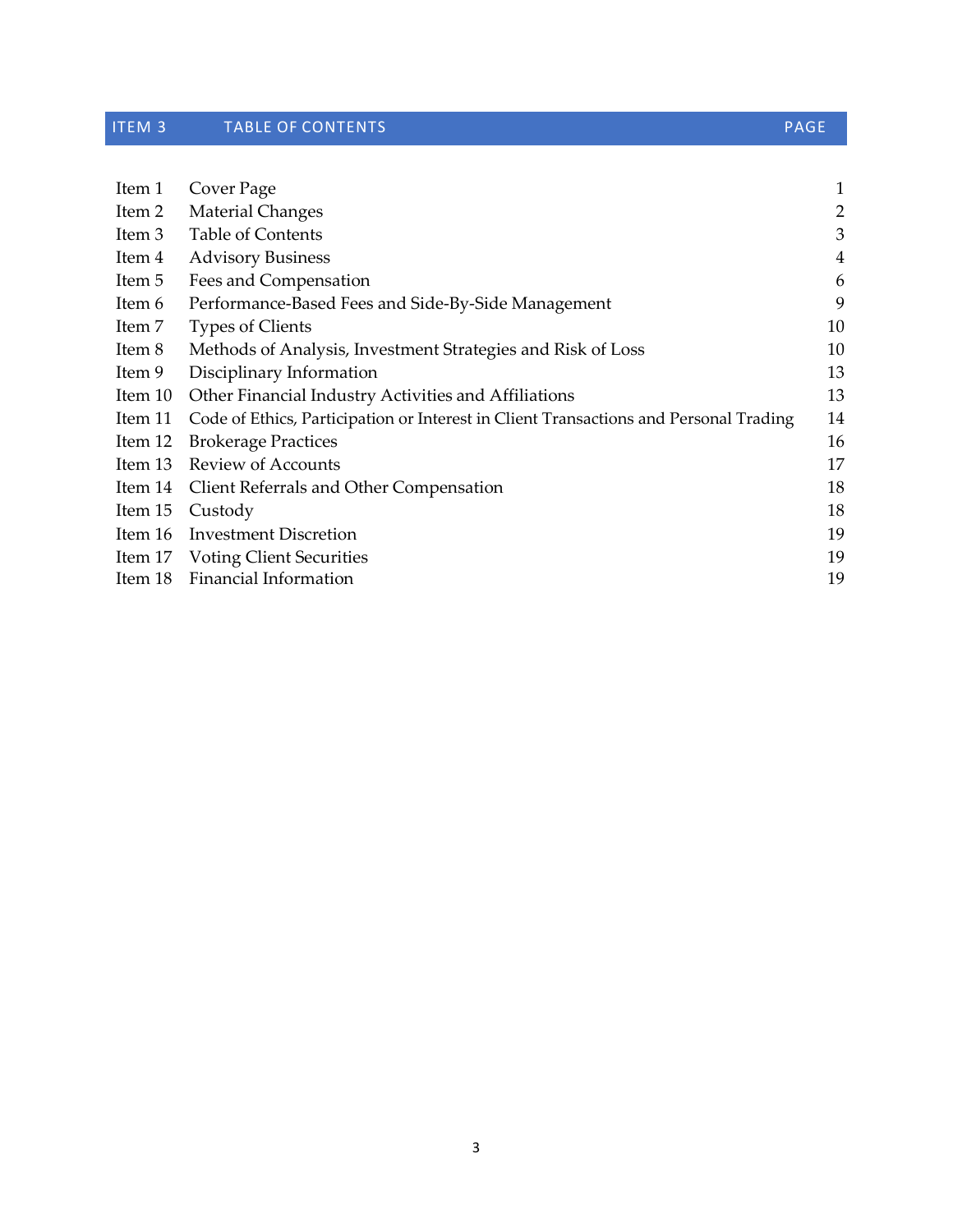# ITEM 4 ADVISORY BUSINESS

Hunter Associates Investment Management, LLC (DBA: "Hunter Associates") is a SEC registered investment adviser with its principal place of business located in Pennsylvania and incorporated in the state of Delaware. Hunter Associates began conducting business in 1992.

Listed below are the firm's principal owners (i.e., those individuals and/or entities controlling 25% or more of this company).

• Hunter Associates Holdings, LLC

Hunter Associates offers the following advisory services to our clients:

# PORTFOLIO MANAGEMENT PROCESS

Our firm provides continuous advice to a client regarding the investment of client funds based on the individual needs of the client. Through personal discussions in which goals and objectives based on a client's particular circumstances are established, we develop a written investment policy statement. We implement a portfolio based on that investment policy statement. During our data gathering process, we determine the client's individual objectives, time horizons, risk tolerance, and liquidity needs. As appropriate, we also review and discuss a client's prior investment history, as well as family composition and background.

We manage these advisory accounts on a discretionary and non-discretionary basis. Account supervision is guided by the client's stated objectives (i.e., long term growth, income, growth and income or short-term growth), risk profile, as well as tax considerations.

Clients may impose reasonable restrictions on investing in certain securities, types of securities, or industry sectors.

Our investment recommendations are not limited to any specific product or service offered by a broker dealer or insurance company and will generally include advice regarding the following investment types:

- Exchange listed securities
- Securities traded over the counter
- Corporate debt securities (other than commercial paper)
- Certificates of deposit
- Municipal securities
- Variable life insurance
- Variable/Fixed annuities
- Mutual fund shares
- United States governmental securities
- Options contracts on securities

Because some types of investments involve certain additional degrees of risk, they will only be implemented/recommended when consistent with the client's stated investment objectives, tolerance for risk, liquidity, and suitability.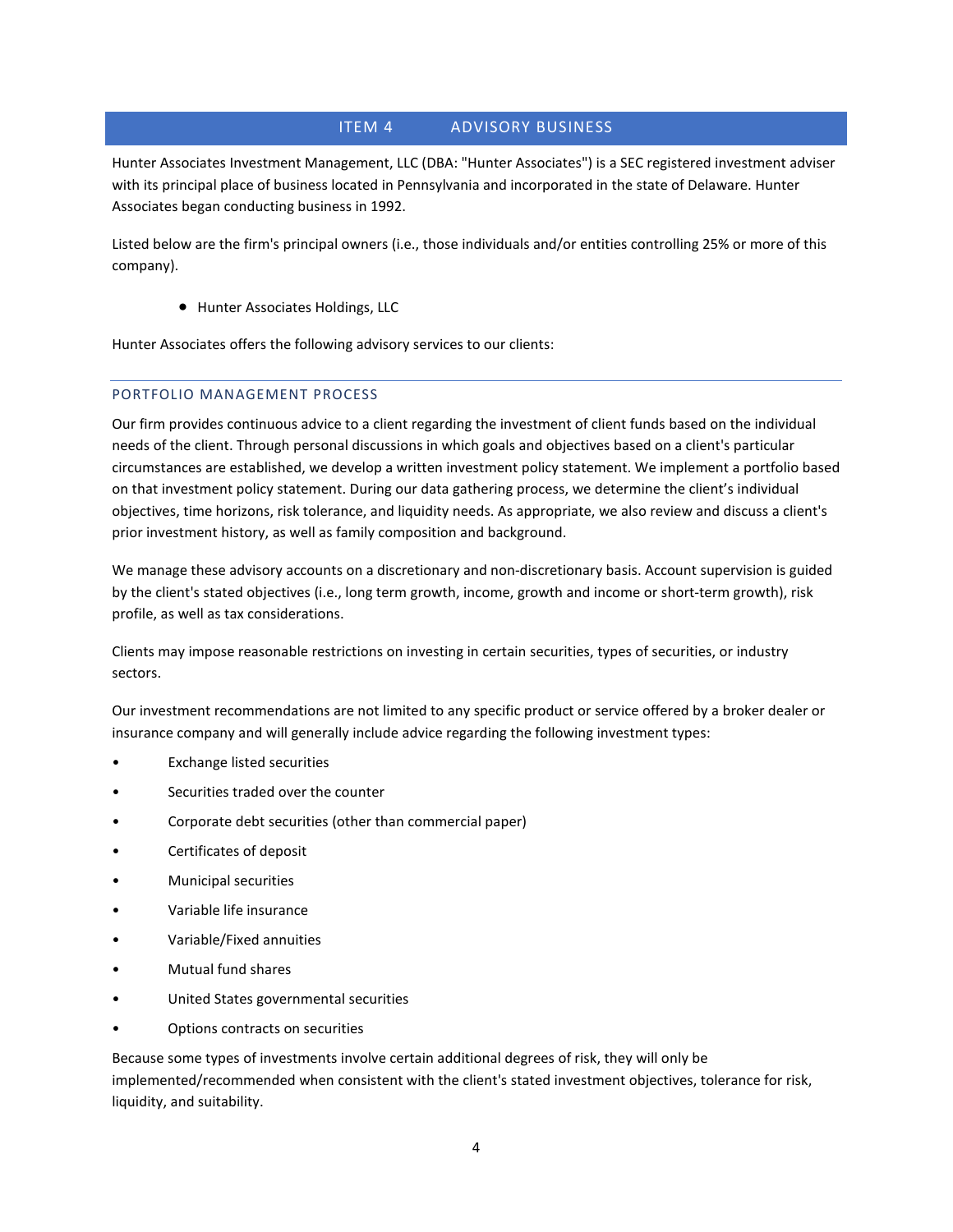#### INDIVIDUAL PORTFOLIO MANAGEMENT

We offer a fully customizable solution to manage the portfolios of clients with larger asset levels. The "Individual Portfolio Management" solution provides the client with the broadest selection of investment solutions provided at the discretion of the individual adviser. Fees for this solution are non-wrapped, separately charging the client for advisory services, brokerage services, and administrative services.

#### WRAP FEE PROGRAM

We sponsor "Hunter Portfolio Series" a wrap fee program. A wrap fee program is a means of consolidating and managing an investor's portfolio. The wrap fee services are offered for a comprehensive charge by an investment advisor to a client for providing a bundle of services. Such services include investment advice, investment research and brokerage services. This fee covers all of the administrative and management expenses for the account.

The wrap fee program is offered and described in the Part 2A of Form ADV Appendix 1 ("Wrap Account Brochure"). You may obtain a copy of our firm brochure by contacting us at 412-471-4191 or by email to [info@hunterassociates.com.](mailto:info@hunterassociates.com.) If a client has chosen to participate in this program, they will receive separate disclosures.

#### MANAGER OF MANAGERS PROGRAM

Hunter Associates offers discretionary advisory management services to clients through our Manager of Managers Program. Our objective when selecting an outside manager is to provide additional investment exposure to supplement our investment management services. We provide the client with a personal investment policy statement. The investment policy statement is developed through personal discussions in which the client's goals and objectives are established based on the client's particular circumstances. The asset allocation strategy is drafted into the client's investment policy statement.

Hunter Associates performs management searches of various registered investment advisers. Based on the client's individual circumstances and needs (as exhibited in the client's investment policy statement), we determine which selected registered investment adviser's ("selected asset manager") portfolio management style is appropriate for that client. Factors considered in making this determination include account size, risk tolerance, the opinion of each client and the investment philosophy of the selected asset manager. Clients should refer to the selected asset manager's Form ADV Part 2A or equivalent disclosure document for a full description of the services offered by the selected asset manager. Client meetings are available on a regular basis, or as determined by the client, to review the account.

Once we identify and select an appropriate asset manager, our firm negotiates the manager fee for the advisory management services and provides the selected asset manager a portion of the client's portfolio based on that investment policy statement. Clients may have more than one selected asset manager.

On an ongoing basis, we monitor the performance of the selected asset manager(s). If we determine that a particular selected asset manager is not providing sufficient management services to the client or is not managing the client's portfolio in a manner consistent with that client's investment policy statement, then we may move the client's portfolio to a different selected asset manager. Under this scenario, our firm retains the discretion to hire and fire the selected asset manager and/or move the client's portfolio to a different selected asset manager.

At least annually, we meet with the client to review and update, as necessary, the client's investment policy statement. However, should there be any material change in the client's personal and/or financial situation, we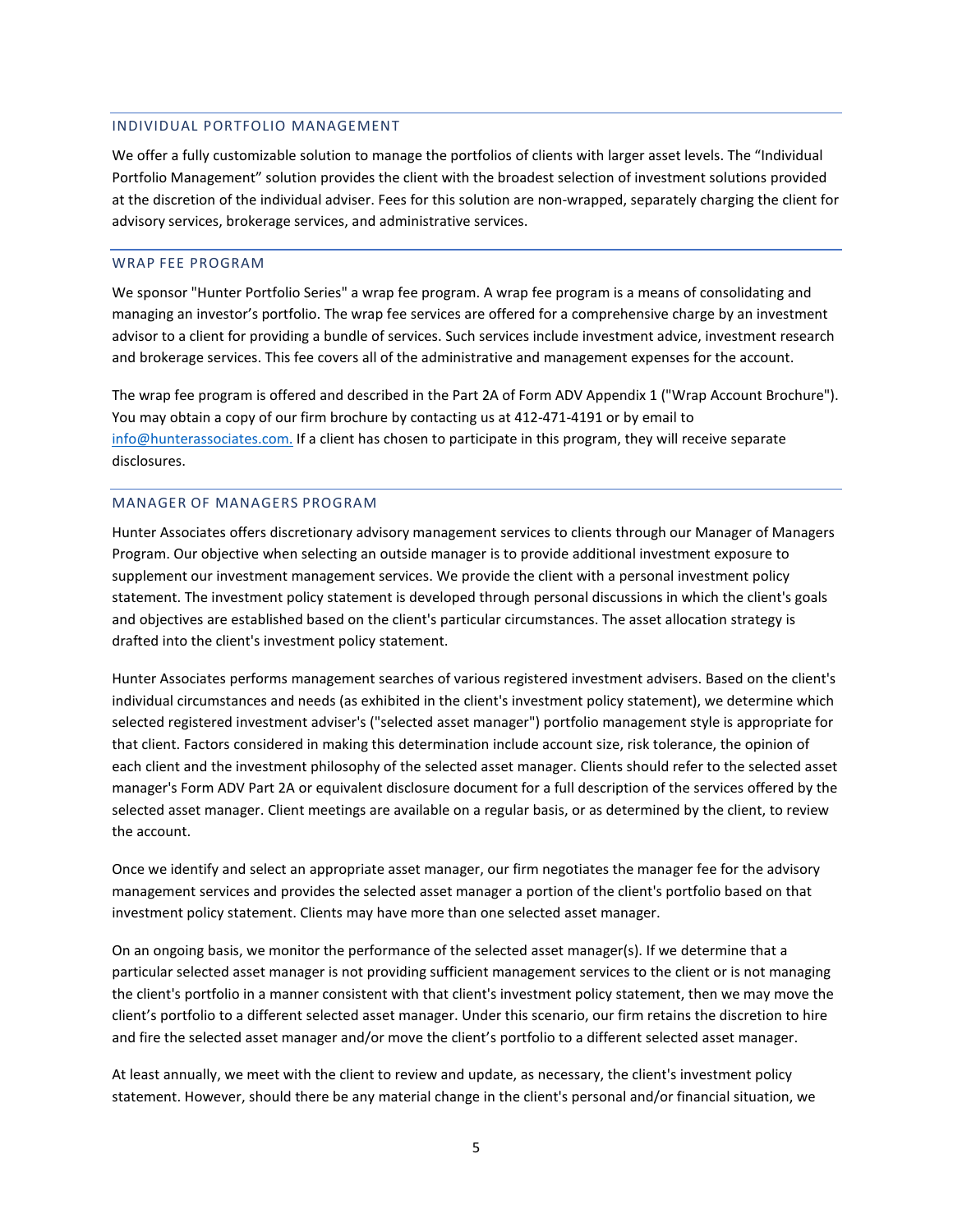should be notified immediately to determine whether any review and/or revision of the client's Investment Policy Statement is warranted.

# FINANCIAL PLANNING

We generally provide some level of financial planning advice as a value-added service to the individual portfolio advisory client. Financial planning is a comprehensive evaluation of a client's current and future financial state by using currently known variables to predict future cash flows, asset values and withdrawal plans. Through the financial planning process, all questions, information, and analysis are considered as they impact and are impacted by the entire financial and life situation of the client. Clients utilizing this service receive a written report which provides the client with a detailed financial plan designed to assist the client achieve his or her financial goals and objectives. The report is a point-in-time financial plan. Hunter Associates is not responsible for implementing, monitoring, and updating the Financial Planning recommendation(s) unless specifically included in the scope of engagement.

We gather required information through in depth personal interviews. Information gathered includes the client's current financial status, tax status, investments, insurance, future goals, objectives, and attitudes towards risk. We may also assist the client by requesting information to assess and develop long term strategies, including as appropriate, trusts, wills, estate tax, powers of attorney, asset protection plans, nursing homes and elder care. We carefully review the information supplied by the client and prepare a written report. Should the client choose to implement the recommendations contained in the plan, we suggest the client work closely with his/her attorney, accountant, insurance agent, and other pertinent professionals. Implementation of financial plan recommendations is entirely at the client's discretion.

# CONSULTING SERVICES

Clients can also receive investment advice on a more focused basis. This may include advice on only an isolated area(s) of concern such as estate planning, retirement planning, or any other specific topic. We also provide specific consultation and administrative services regarding investment and financial concerns of the client.

# PRIVATE FUND

Clients can also receive investment advice on a more focused basis. This may include advice on only an isolated area(s) of concern such as estate planning, retirement planning, or any other specific topic. We also provide specific consultation and administrative services regarding investment and financial concerns of the client.

# AMOUNT OF MANAGED ASSETS

As of 12/31/2021, we were actively managing \$998,099,036 of client's assets on a discretionary basis plus \$6,943,668 of client's assets on a non-discretionary basis.

# ITEM 5 FEES AND COMPENSATION

#### INVESTMENT ADVISORY FEES

Our annual fees for Individual Portfolio Management are charged quarterly in advance of services rendered. The calculated fee is a percentage of assets under management, and if applicable, fixed fees according to the following schedules: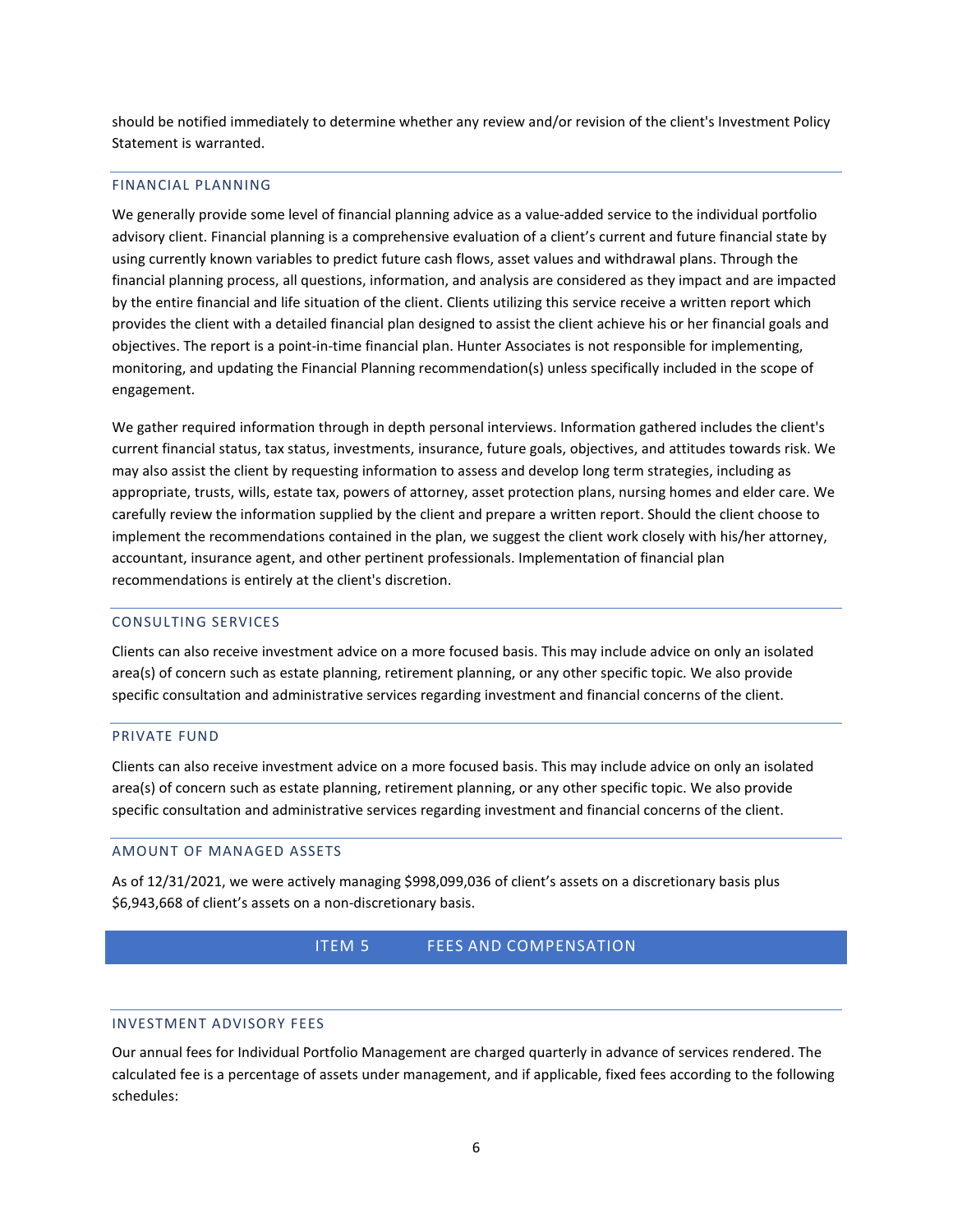## INDIVIDUAL PORTFOLIOS FEE SCHEDULE

#### Maximum fee charged annually

| $0.75\%$   \$0.01 to \$5,000,000.00 of assets under management |
|----------------------------------------------------------------|
| $0.60\%$ \$5,000,000.00 of assets under management and above   |
| Plus \$1,000.00 fixed fee per family                           |

**Note:** Hunter Associates may, in its sole discretion, deviate from this schedule. Hunter Associates permits existing clients to continue to be billed according to previously published ADV schedules for cases where the relationship was established under the then published ADV. Certain current clients pay fees based on a fee schedule that is no longer actively marketed or offered to prospective clients of Hunter Associates.

#### DISTRIBUTION SERVICE FEE

Investment advisory clients may have historical mutual fund investments in a share class that pays a fee to Hunter Associates Investment Management, LCC. Clients may also have investments in certain insurance products that pay a fee to Hunter Associates Investment Management, LCC. Adviser does not charge an investment advisory fee on the assets under management pertaining to these types of investment products. These types of investments have defined limitations that restrict the investment options pertaining to a comparable non-fee-paying security. We believe waiving the management fee provides the lowest overall cost to the client.

The Investment Advisory annual fee schedule is identified in the executed agreement between Hunter Associates and each client. The advisory fee charged is determined by the amount of assets under management at the end of the quarter. Clients separately pay directly to the selected custodian the cost for execution and custodial services.

We may group certain related client accounts for the purposes of achieving the minimum account size requirements and determining the annualized fee.

#### LIMITED NEGOTIABILITY OF ADVISORY FEES:

Although Hunter Associates has established fee schedule(s), we retain the discretion to negotiate alternative fees on a client-by-client basis. Client facts, circumstances and needs are considered in determining the fee schedule. These include the complexity of the client, assets to be placed under management, anticipated future additional assets, related accounts, portfolio style, account composition, reports, among other factors.

#### MANAGER OF MANAGERS FEES

Our annual fee for the Manager of Managers Program is charged as a percentage of assets under management, according to the Individual Portfolio Management Standard fees schedule. The fee is negotiated and shared between Hunter Associates and the selected asset managers according to the Individual Portfolio Management Standard fees schedule. The negotiated fee will not exceed the fees disclosed in the Individual Portfolio Management Standard fee schedule.

#### WRAP FEE PROGRAM FEES

In a wrap fee arrangement, clients pay a single fee for advisory, brokerage and custodial services. Client's portfolio transactions may be executed without commission charge in a wrap fee arrangement. In evaluating such an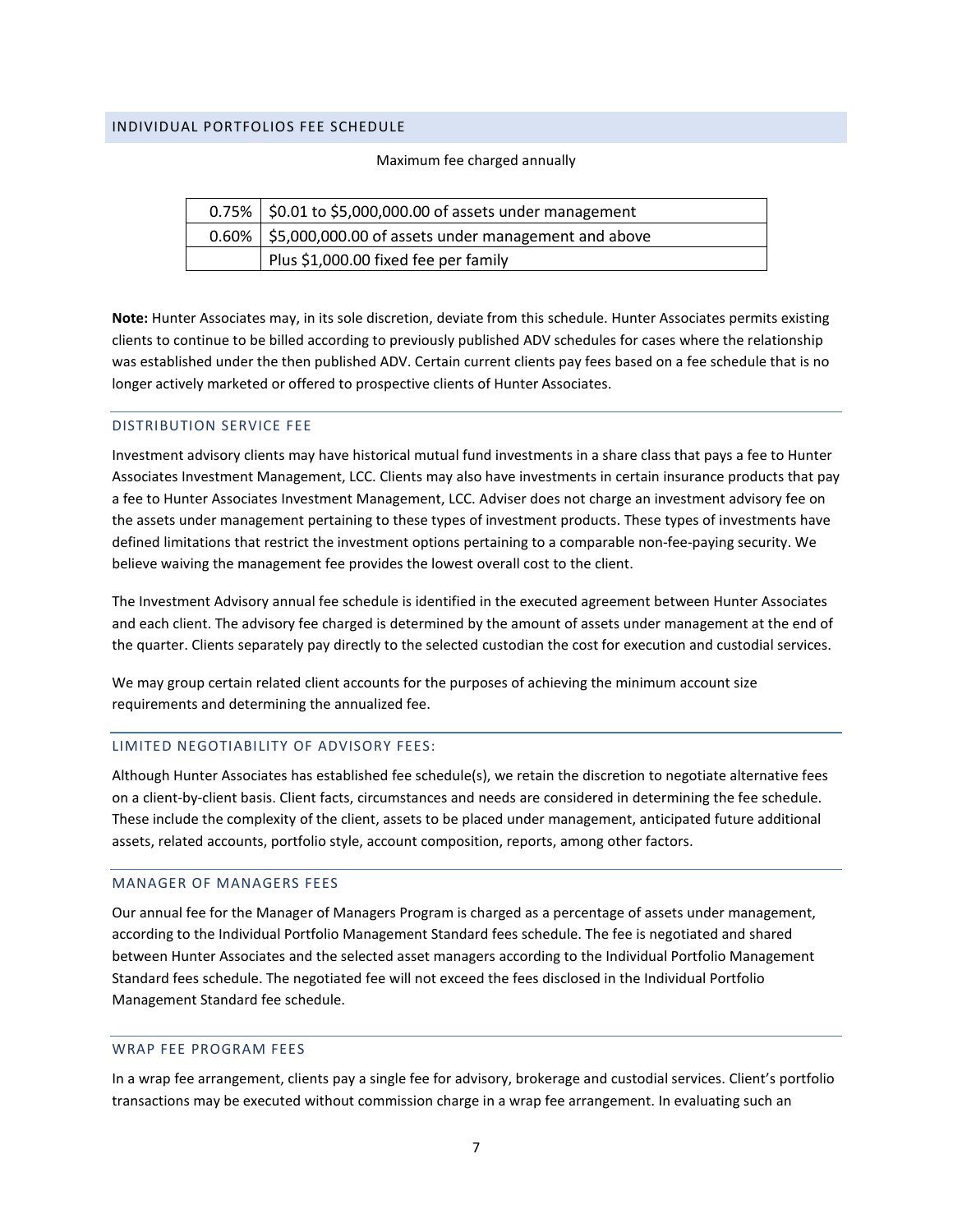arrangement, the client should also consider that, depending upon the level of the wrap fee charged by the broker dealer, the amount of portfolio activity in the client's account, and other factors, the wrap fee may or may not exceed the aggregate cost of such services if they were to be provided separately. We will review and disclose with clients any separate program fees that may be charged to clients.

#### FINANCIAL PLANNING FEES

Financial Planning is generally offered as a value-added service to the advisory client. Based on the nature of the services being provided and the complexity of each client's circumstances, a fee may be charged for the financial plan. All fees are agreed upon prior to entering into a contract with any client. The financial plan is presented to the client within six months of the contract date, provided that all information needed to prepare the financial plan has been promptly provided.

#### CONSULTING SERVICES FEES

Consulting Services fee is determined based on the nature of the services being provided and the complexity of each client's circumstances. All fees are agreed upon prior to entering into a contract with any client.

#### PRIVATE FUND FEES

Hunter Associates Investment Management, LLC is the sponsor of Hunter Private Capital, LLC, the manager of the private fund. The offering documents of the private fund discloses the terms and conditions of the private fund, including the associated fund fees and expenses.

#### GENERAL INFORMATION

## TERMINATION OF THE ADVISORY RELATIONSHIP

An agreement may be terminated at any time, without the payment of any penalty, by Client by giving Adviser (10) days' written notice addressed to Adviser at its principal place of business. Adviser will terminate the Agreement at any time after notification is received from Custodian of the transfer of managed client assets. Adviser may terminate an Agreement at any time by giving Client (10) ten days' written notice addressed to the Client at his/her principal residence or place of business. In the event of termination of an agreement prior to the end of a quarter, Client will be entitled to a pro-rata refund of any feeds paid, but unearned, on termination. In calculating a client's reimbursement of fees, we will pro rate the reimbursement according to the number of days remaining in the billing period.

#### MUTUAL FUND FEES

All fees paid to Hunter Associates for investment advisory services are separate and distinct from the fees and expenses charged by mutual funds and/or ETFs to their shareholders. These fees and expenses are described in each fund's prospectus. These fees will generally include a management fee, other fund expenses, and a possible distribution fee. If the fund also imposes sales charges, a client may pay an initial or deferred sales charge. A client could invest in a mutual fund directly, without our services. In that case, the client would not receive the services provided by our firm which are designed, among other things, to assist the client in determining which mutual fund or funds are most appropriate to each client's financial condition and objectives.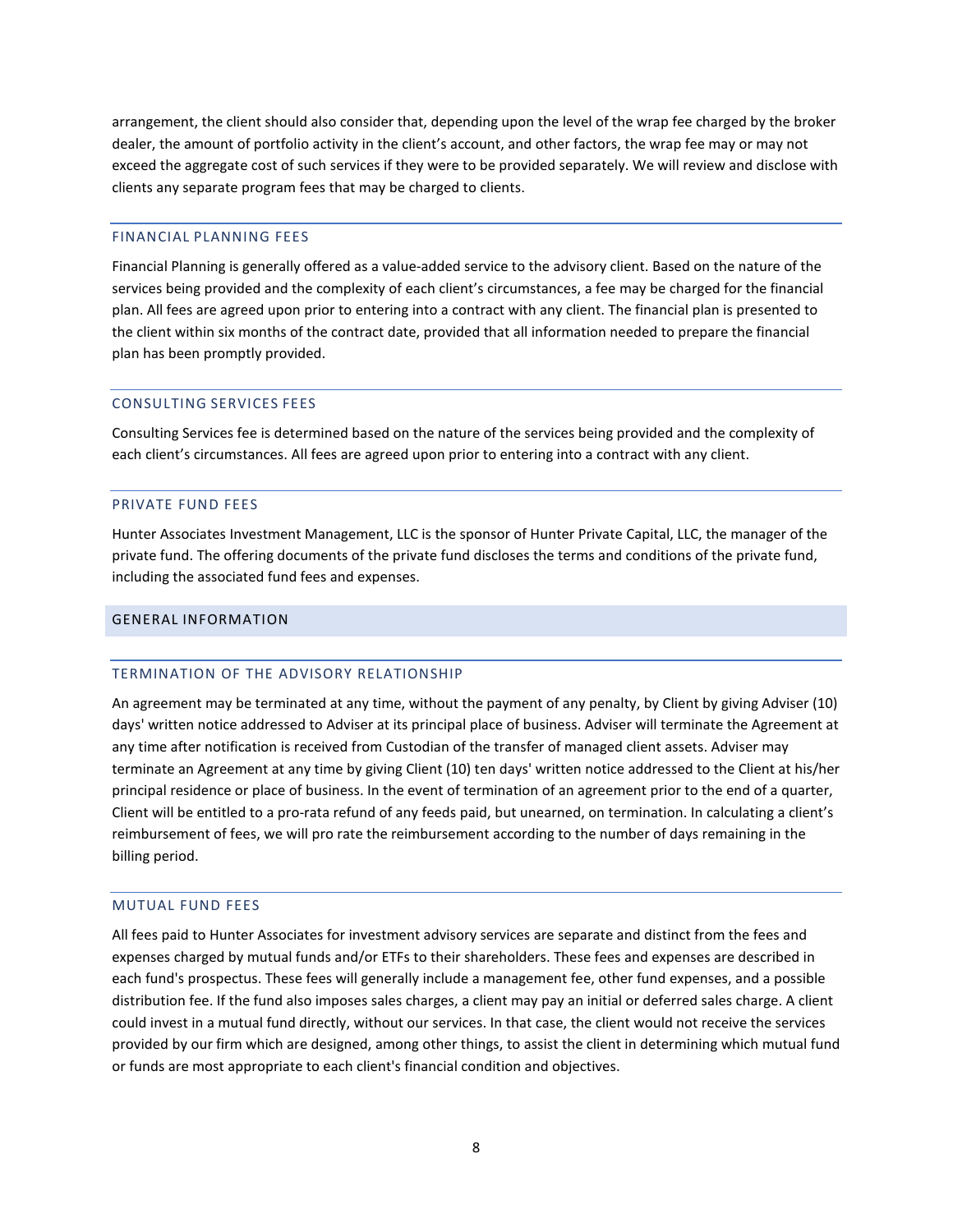Accordingly, the client should review both the fees charged by the funds and our fees to fully understand the total amount of fees to be paid by the client and to thereby evaluate the advisory services being provided.

#### ADDITIONAL FEES AND EXPENSES

In addition to our advisory fees, individual portfolio clients are also responsible for the fees and expenses charged by selected custodians including, but not limited to, any transaction charges imposed by a custodian when a selected asset manager effects transactions for the client's account(s). An annual account fee may be charged in lieu of transaction costs. Please refer to the "Brokerage Practices" section (Item 12) of this Form ADV for additional information.We will review and disclose the fees that may be charged to clients.

#### ERISA ACCOUNTS

Hunter Associates is deemed to be a fiduciary to advisory clients that have employee benefit plans or individual retirement accounts (IRAs) pursuant to the Employee Retirement Income and Securities Act ("ERISA"), and regulations under the Internal Revenue Code of 1986 (the "Code"), respectively. As such, our firm is subject to specific duties and obligations under ERISA and the Internal Revenue Code that include among other things, restrictions concerning certain forms of compensation. To avoid engaging in prohibited transactions, Hunter Associates may only charge fees for investment advice about products for which our firm and/or our related persons do not receive any commissions or 12b-1 fees, or conversely, investment advice about products for which our firm and/or our related persons receive commissions or 12b-1 fees, however, only when such fees are used to offset Hunter Associates advisory fees.

### ADVISORY MANAGEMENT FEES IN GENERAL

Clients should note that similar advisory services may (or may not) be available from other registered (or unregistered) investment advisers for similar or lower fees.

#### LIMITED PREPAYMENT OF FEES

Under no circumstances do we require or solicit payment of fees in excess of \$1200 more than six months in advance of services rendered.

#### PRIVACY POLICY

Privacy is an important issue. Hunter Associates' Privacy Policy is initially given to the client upon the opening of an account and is subsequently disclosed at least quarterly on custodian statements thereafter and also upon request to Hunter Associates. Hunter Associates solicits information concerning a client's name, address, date of birth, social security/tax identification number, financial situation, investment experience, tax status, tax reporting information and other personal non-public information. Hunter Associates will ask for this prior to opening a firm account. Hunter Associates may provide certain client information on an as-needed basis to participating thirdparty service providers such as our introducing registered custodian so that they may service the client's account.

### ITEM 6 PERFORMANCE-BASED FEES AND SIDE-BY-SIDE MANAGEMENT

Hunter Associates does not charge performance-based fees.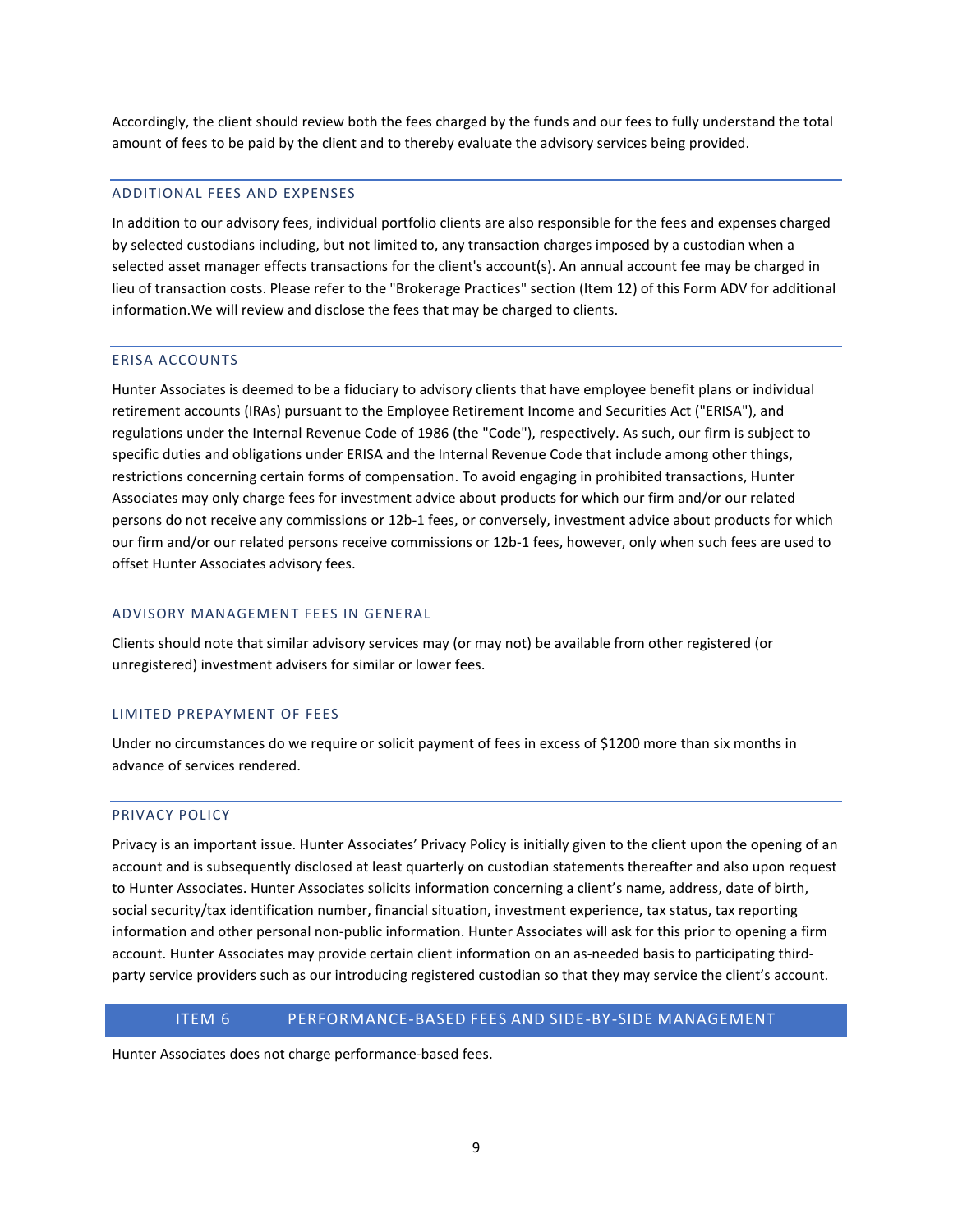# ITEM 7 TYPES OF CLIENTS

Hunter Associates provides advisory services to the following types of clients:

- Individuals (other than high net worth individuals)
- High net worth individuals
- Pension and profit-sharing plans (other than plan participants)
- Charitable organizations
- Corporations or other businesses not listed above

#### PRIVATE FUND

Beginning in 2019, we have one private fund. The private fund's offering documents describe the investor qualifications to participate in the offering. The private fund is considered a pooled investment vehicle.

# ITEM 8 METHODS OF ANALYSIS, INVESTMENT STRATEGIES AND RISK OF LOSS

#### METHODS OF ANALYSIS

We use the following methods of analysis in formulating our investment advice and/or managing client assets:

#### FUNDAMENTAL ANALYSIS

A method of evaluating a security that entails attempting to measure its intrinsic value by examining related economic, financial, and other qualitative and quantitative factors. Fundamental analysis attempts to study everything that can affect the security's value, including macroeconomic factors (e.g., the overall economy and industry conditions) and company-specific factors (e.g., financial condition and management). The end goal of performing fundamental analysis is to produce a value that an investor can compare with the security's current price, with the aim of figuring out what sort of position to take with that security (underpriced = buy, overpriced = sell or short). Fundamental analysis does not guarantee a profit or protect against loss.

Fundamental analysis does not attempt to anticipate market movements. This presents a potential risk, as the price of a security can move up or down along with the overall market regardless of the economic and financial factors considered in evaluating the security.

#### QUANTITATIVE ANALYSIS

An analysis technique that seeks to understand behavior by using complex mathematical and statistical modeling, measurement, and research. By assigning a numerical value to variables, quantitative analysts try to replicate reality mathematically. Some believe that it can also be used to predict real-world events, such as changes in a share price. Quantitative analysis does not guarantee a profit or protect against loss.

#### QUALITATIVE ANALYSIS

Securities analysis that uses subjective judgment based on nonquantifiable information, such as management expertise, industry cycles, strength of research and development, and labor relations. This type of analysis technique is different from quantitative analysis, which focuses on numbers. The two techniques, however, are often used together. Qualitative analysis does not guarantee a profit or protect against loss.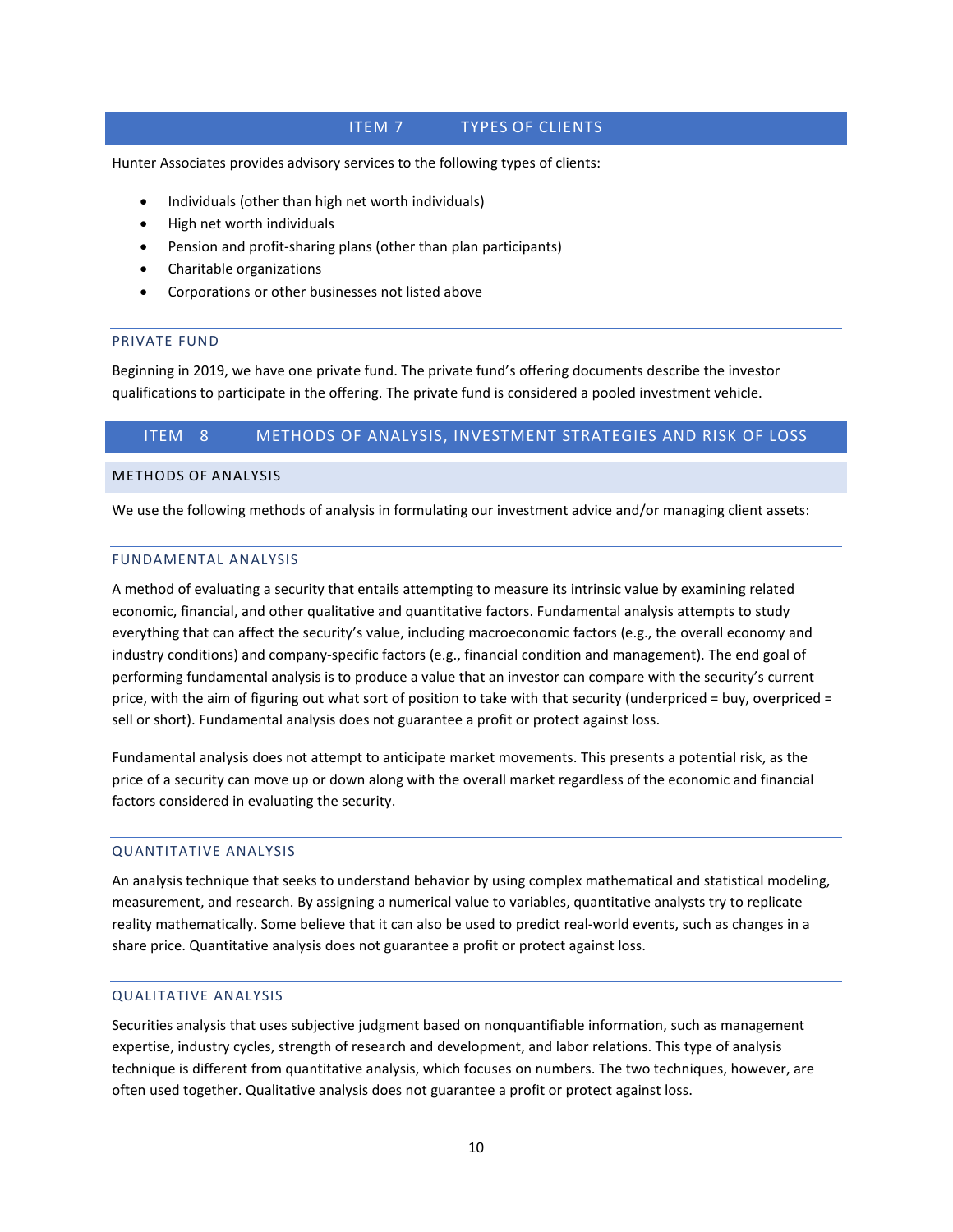# RISKS FOR ALL FORMS OF ANALYSIS

Our analysis relies on the assumption that the entities whose securities we purchase and sell, the rating agencies that review these entities, and other publicly available sources of information about these entities, as well as information from other firms offering investment products, are providing accurate and unbiased data. While we are alert to indications that data may be incorrect, there is always a risk that our analysis may be compromised by inaccurate or misleading information.

# INVESTMENT STRATEGIES

We use the following strategy(ies) in managing client accounts, provided that such strategy(ies) is appropriate to the needs of the client and consistent with the client's investment objectives, risk tolerance, and time horizons, among other considerations:

#### LONG TERM PURCHASES

We purchase securities with the idea of holding them in the client's account for a year or longer. Typically, we employ this strategy when:

- we believe the securities to be currently undervalued, and/or
- we want exposure to a particular asset class over time, regardless of the current projection for this class.

A risk in a long-term purchase strategy is that by holding the security for this length of time, we may not take advantage of short-term gains that could be profitable to a client. Moreover, if our predictions are incorrect, a security may decline in value, which could be a significant decline, before we make the decision to sell.

# SHORT TERM PURCHASES

When utilizing this strategy, we purchase securities with the idea of selling them within a relatively short time (typically a year or less). We do this in an attempt to take advantage of conditions that we believe will soon result in a price swing in the securities we purchase.

#### OPTION WRITING

We may use options as an investment strategy. An option is a contract that gives the buyer the right, but not the obligation, to buy or sell an asset (such as a share of stock) at a specific price on or before a certain date. An option, just like a stock or bond, is a security. An option is also a derivative because it derives its value from an underlying asset.

The two types of options are calls and puts:

- A call gives the holder the right to buy an asset at a certain price within a specific period of time. We will buy a call if we have determined that the stock should increase substantially before the option expires.
- A put gives the holder the right to sell an asset at a certain price within a specific period of time. We will buy a put if we have determined that the price of the stock should fall before the option expires.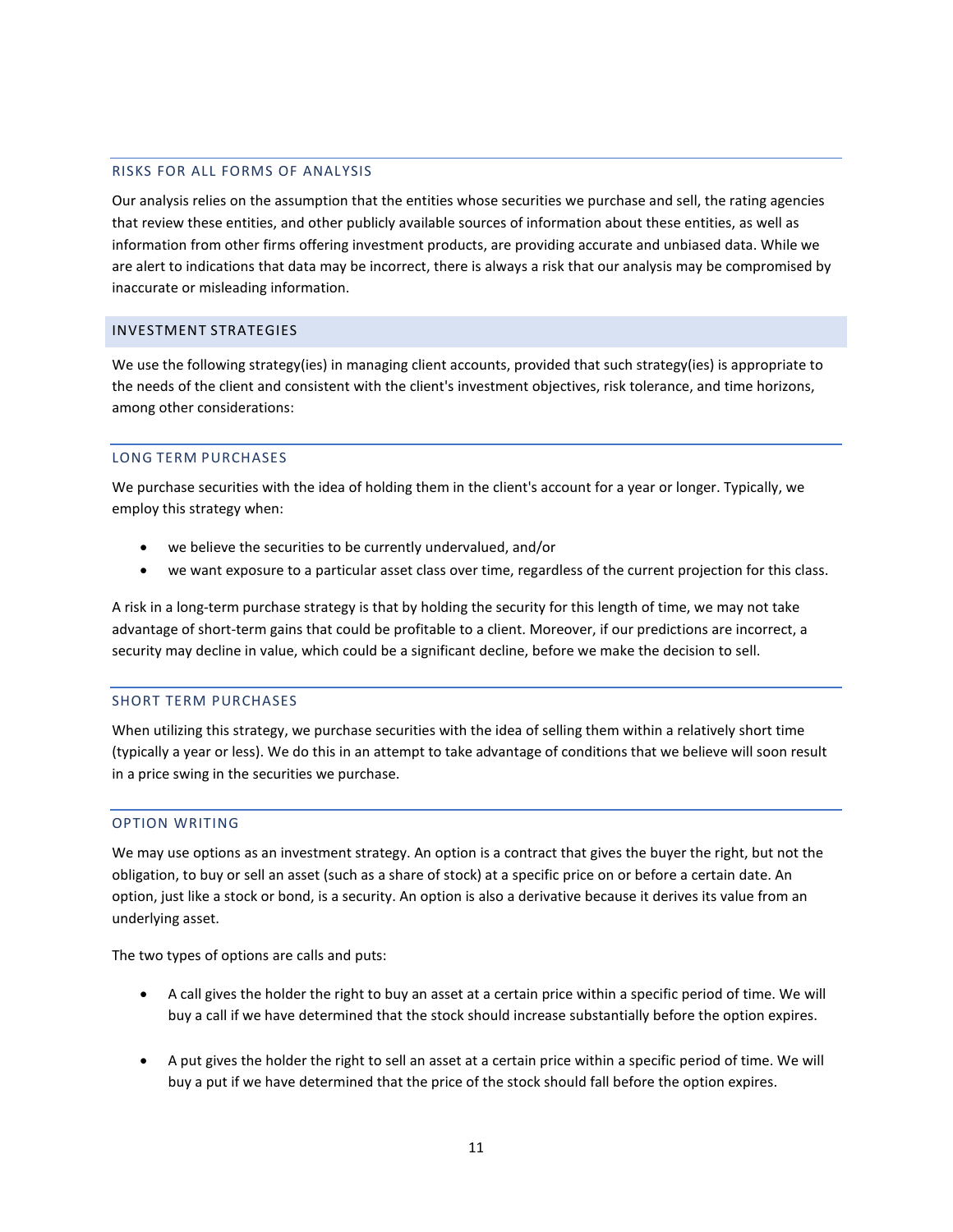We will use options to speculate on the possibility of a sharp price swing in either direction based on an upcoming event. We will also use options to "hedge" a purchase of the underlying security; in other words, we will use an option purchase to limit the downside of a security we have purchased for your portfolio.

We may use "covered calls", in which we sell an option on a security you own. In this strategy, you receive a fee for making the option available, and the person purchasing the option has the right to buy the security from you at an agreed upon price.

We may use a "spreading strategy", in which we purchase two or more option contracts (for example, a call option that you buy and a call option that you sell) for the same underlying security. This effectively puts you on both sides of the market, but with the ability to vary price, time, and other factors.

#### RISK OF LOSS

Securities investments are not guaranteed, and you may lose money on your investments. We ask that you work with us to help us understand your tolerance for risk.

Investors face the following investment risks:

#### MARKET RISK

The possibility that an individual or other entity will experience losses due to factors that affect the overall performance of investments in the [financial markets.](https://www.investopedia.com/terms/f/financial-market.asp)

### INTEREST-RATE RISK

Fluctuations in interest rates may cause investment prices to fluctuate. For example, when interest rates rise, yields on existing bonds become less attractive, causing their market values to decline.

#### INFLATION RISK

When any type of inflation is present, a dollar today will not buy as much as a dollar next year, because purchasing power is eroding at the rate of inflation.

#### LIQUIDITY RISK

Liquidity is the ability to readily convert an investment into cash. Generally, assets are more liquid if many traders are interested in a standardized product.

#### FINANCIAL RISK

Excessive borrowing to finance a business' operations increases the risk of profit loss, because the company must meet the terms of its obligations in good times and bad. During periods of financial stress, the inability to meet loan obligations may result in bankruptcy and/or a declining market value.

#### COUNTERPARTY/DEFAULT RISK

This is the risk that a party to a contract will not live up to (or default on) its contractual obligations to the other party to the contract.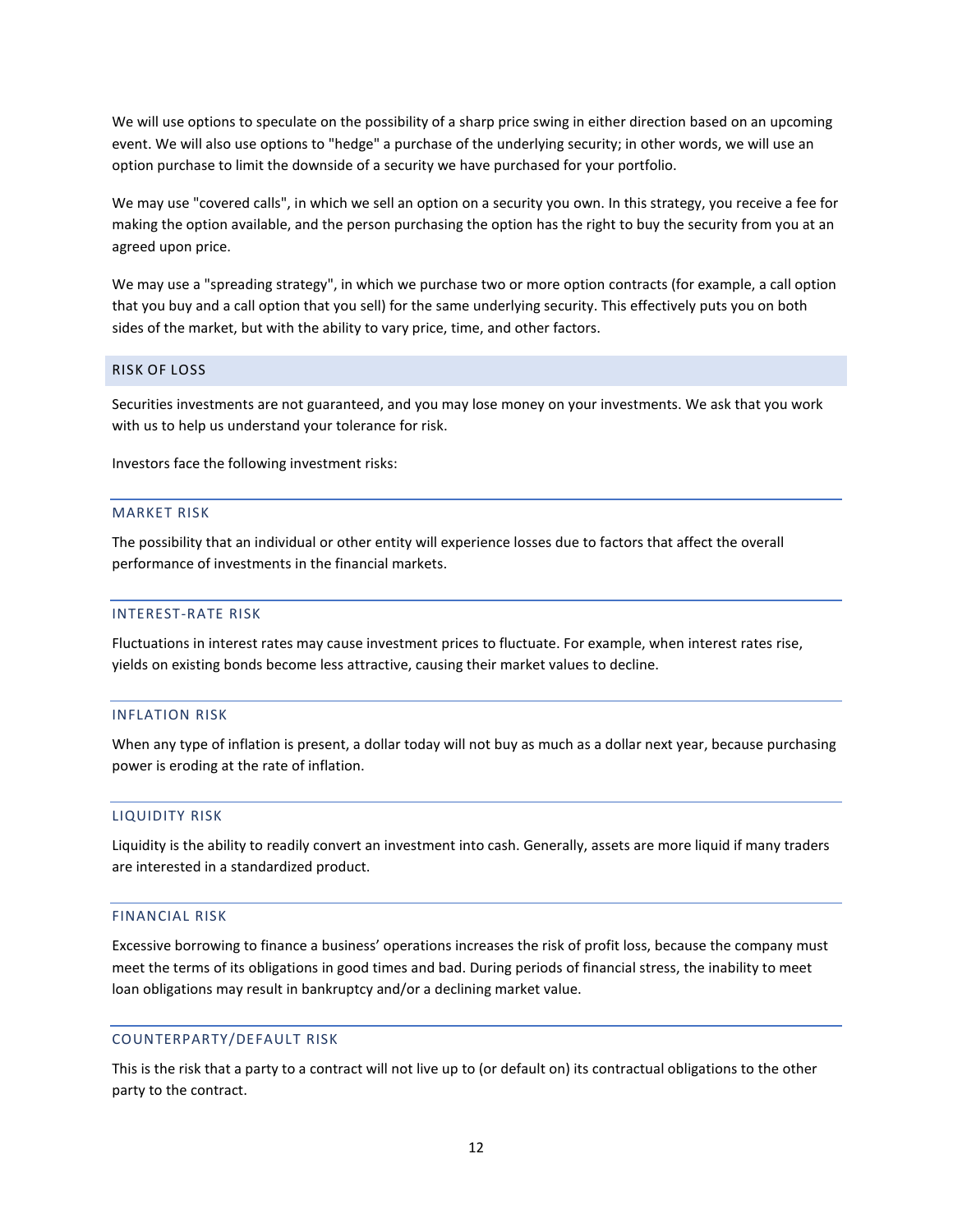#### COUNTRY RISK

The risk that the value of a foreign investment declines because of political changes or instability in the country where the investment was issued.

#### RISKS SPECIFIC TO EXCHANGE TRADED FUNDS

An investment in an ETF involves risk, including the loss of principal. ETF shareholders are necessarily subject to the risks stemming from the fund's underlying portfolio securities. Such shareholders are also liable for taxes on any fund-level capital gains, as ETFs are required by law to distribute capital gains in the event that they sell securities for a profit that cannot be offset by a corresponding loss.

#### RISKS RELATING TO MONEY MARKET FUNDS

You could lose money in money market funds. Although money market funds classified as government funds (i.e., money market funds that invest 99.5% of total assets in cash and/or securities backed by the U.S government) and retail funds (i.e., money market funds open to natural person investors only) seek to preserve value at \$1.00 per share, they cannot guarantee they will do so. The price of money market funds will fluctuate and when you sell shares, they may be worth more or less than originally paid. Money market funds may impose a fee upon sale or temporarily suspend sales if liquidity falls below required minimums.

This list of risk factors does not purport to be a complete enumeration or explanation of the risks involved in connection with the Firm's investment offerings or the management of client accounts. In addition, prospective clients should be aware that, as a client's investment portfolio develops and changes over time, the account may be subject to additional and different risks.

# ITEM 9 DISCIPLINARY INFORMATION

We are required to disclose any legal or disciplinary events that are material to a client's or prospective client's evaluation of our advisory business or the integrity of our management.

Our firm and our management personnel have no reportable disciplinary events to disclose.

# ITEM 10 OTHER FINANCIAL INDUSTRY ACTIVITIES AND AFFILIATIONS

#### FIRM REGISTRATIONS

In addition to Hunter Associates being a registered investment adviser, our firm is a registered broker dealer, with the SEC and multiple states and a member of FINRA. Our broker dealer and insurance broker or agent is specifically disclosed in Section 6 of Form ADV Part 1.

#### PRIVATE FUND

Hunter Associates Investment Management, LLC is the sponsor of Hunter Private Capital, LLC, the manager of the private fund investment objectives of the clients and the investor qualifications set forth in the private fund's offering documents. We acknowledge the potential conflicts of interest between the private fund and other advisory clients, and we mitigate this conflict of interest by waiving the Investment Advisory Fee for the assets that Investment Advisory clients have in the Private Fund. In addition, Hunter Associates Investment Management, LLC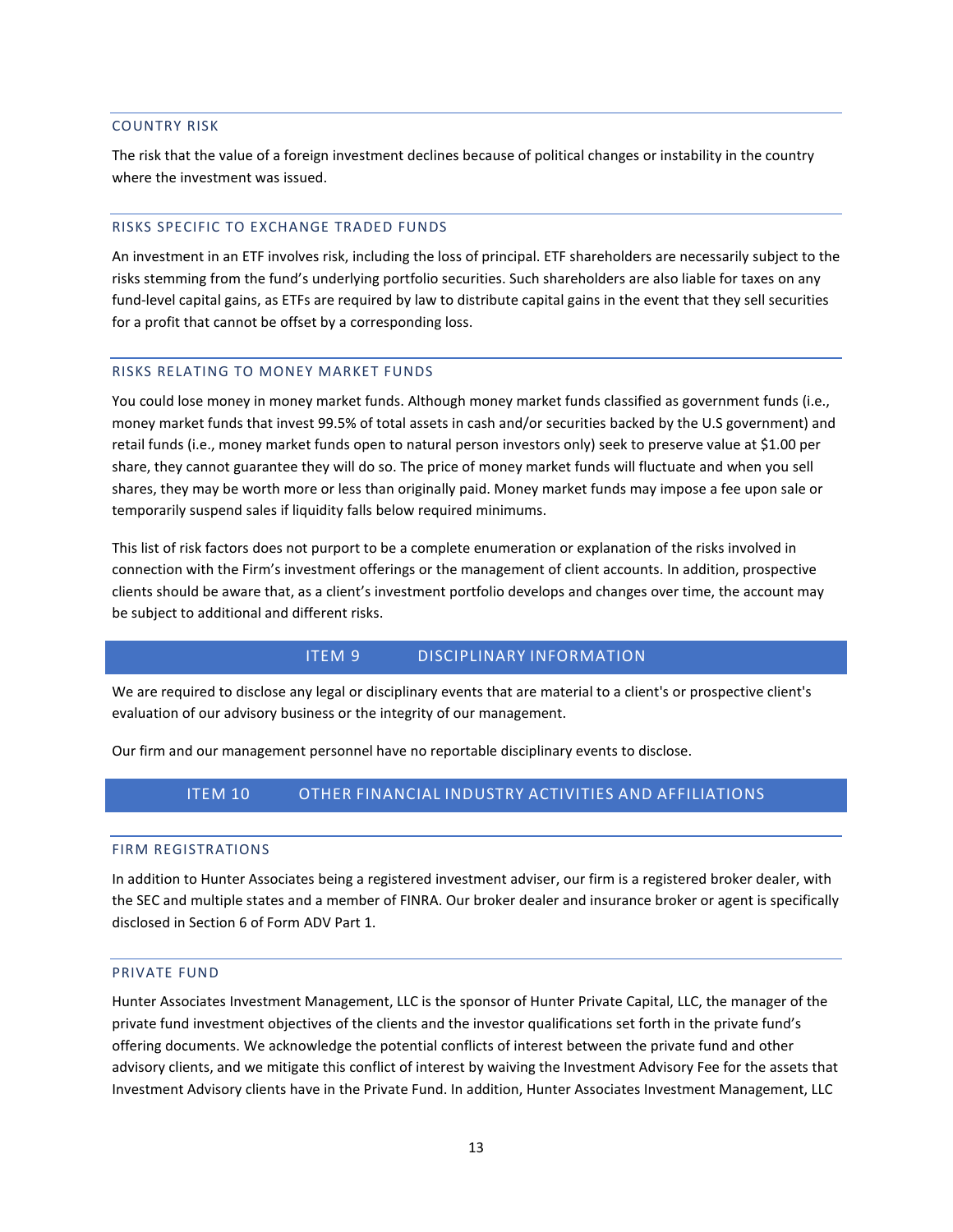follows written policies and procedures to ensure all clients are treated fairly, regardless of the investment strategy, fee and commission schedule associated with the client account.

# PERSONNEL: BROKER-DEALER RELATED REGISTRATIONS

Certain personnel of Hunter Associates are separately licensed as registered representatives of Hunter Associates, the same entity as our registered investment adviser who is also a registered broker-dealer/municipal securities dealer/government securities dealer. These individuals, in their separate capacity, can effect securities transactions for which they will receive separate, yet customary compensation.

Certain personnel of Hunter Associates are brokers or agents of our insurance agency and are appointed to various insurance companies to write applications and participate in selling insurance policies. These individuals and our company as an insurance agency in this capacity will receive separate, yet customary compensation.

Clients should be aware that the receipt of additional compensation by Hunter Associates and its management persons or others registered with the broker-dealer, or, for insurance transactions creates a conflict of interest that may impair the objectivity of our firm and these individuals when making advisory recommendations. At all times, Hunter Associates endeavors to put the interest of its clients first as part of our fiduciary duty as a registered investment adviser; we take the following steps to address this conflict:

- We disclose to clients the existence of all material conflicts of interest, including the potential for our firm and our employees to earn compensation from advisory clients in addition to our firm's advisory fees.
- We disclose to clients that they are not obligated to purchase recommended investment products or insurance from our employees or personnel acting in other capacities.
- We collect, maintain and document accurate, complete, and relevant client background information, including the client's financial goals, objectives, and risk tolerance.
- Our firm's management conducts regular reviews of each client account to verify that all recommendations made to a client are in the best interest of the client's needs and circumstances.
- We require that our employees seek prior approval of any outside employment activity so that we may ensure that any conflicts of interests in such activities are properly addressed.
- We periodically monitor these outside employment activities to verify that any conflicts of interest continue to be properly addressed by our firm; and
- We educate our employees regarding the responsibilities of a fiduciary, including the need for having a reasonable and independent basis for the investment advice provided to clients.

# ITEM 11 CODE OF ETHICS, PARTICIPATION OR INTEREST IN CLIENT TRANSACTIONSAND PERSONAL TRADING

Our firm has adopted a Code of Ethics which sets forth high ethical standards of business conduct that we require of our employees, including compliance with applicable federal securities laws.

Hunter Associates and our personnel owe a duty of loyalty, fairness, and good faith towards our clients, and have an obligation to adhere not only to the specific provisions of the Code of Ethics but to the general principles that guide the Code.

A copy of our Code of Ethics is available to our advisory clients and prospective clients. You may request a copy by email sent to [marshall@hunterassociates.com, o](mailto:marshall@hunterassociates.com,)r by calling us at 412-765-8927.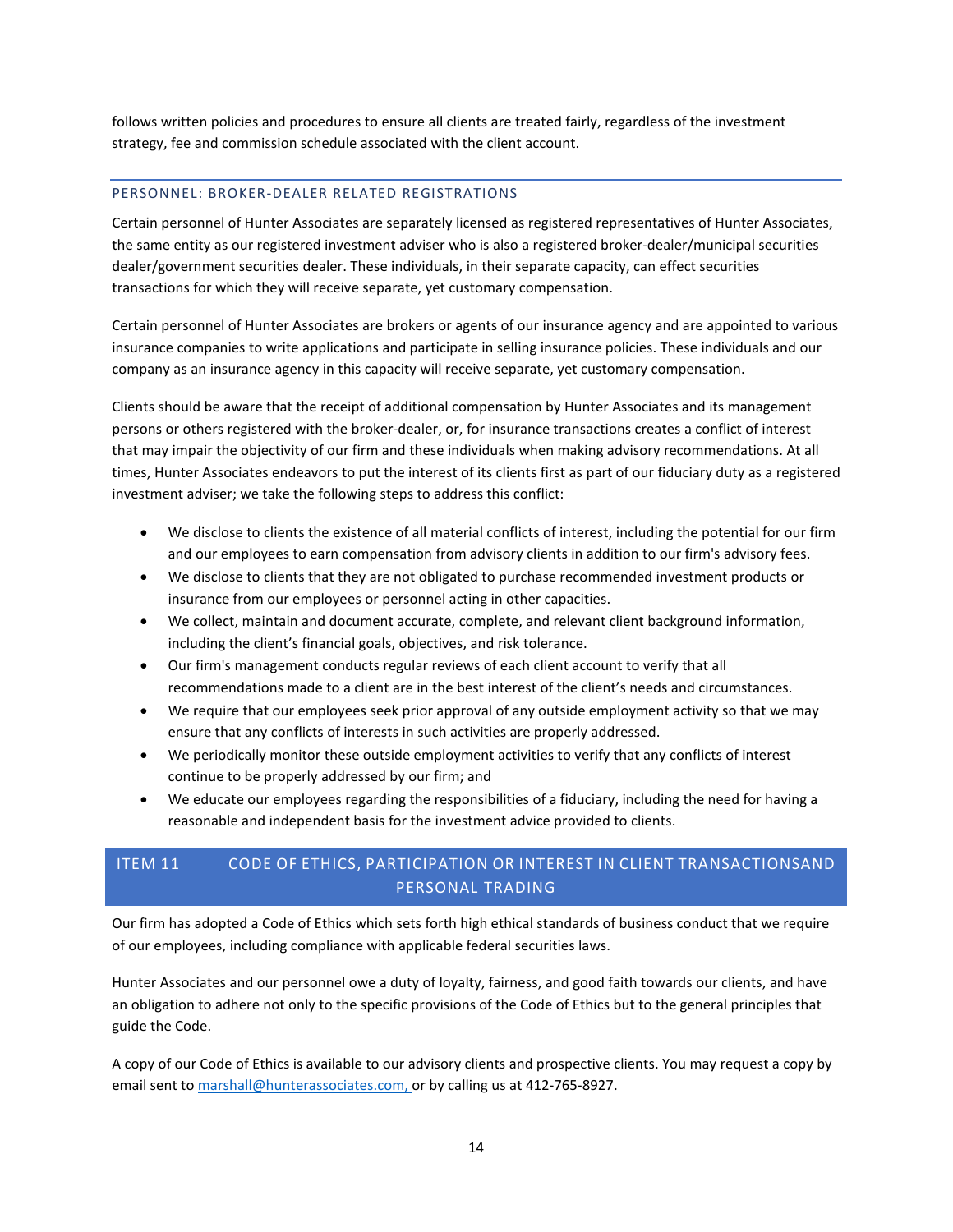As these situations represent actual or potential conflicts of interest to our clients, we have established the following policies and procedures for implementing our firm's Code of Ethics, to ensure our firm complies with its regulatory obligations and provides our clients and potential clients with full and fair disclosure of such conflicts of interest:

- No principal or employee of our firm may put his or her own interest above the interest of an advisory client.
- No principal or employee of our firm may buy or sell securities for their personal portfolio(s) where their decision is a result of information received as a result of his or her employment unless the information is also available to the investing public.
- It is the expressed policy of our firm that no person employed by us may purchase or sell any security prior to a transaction(s) being implemented for an advisory account. This prevents such employees from benefiting from transactions placed on behalf of advisory accounts.
- We may aggregate our employee trades with client transactions where possible and when compliant with our duty to seek best execution for our clients. In these instances, participating clients will receive an average share price and transaction costs will be shared equally and on a pro-rata basis. In the instances where there is a partial fill of a particular batched order, we will allocate all purchases pro-rata, with each account paying the average price. Our employee accounts will be included in the pro-rata allocation.
- Hunter Associates and individuals associated with our firm are prohibited from engaging in principal transactions.
- Hunter Associates may, at times, effect an agency cross transaction for an advisory client, provided that the transaction is consistent with our firm's fiduciary duty to the client and that all requirements outlined in Sec. 206(3)-2 of the Investment Advisers Act of 1940 are met. The advisory client will receive written notification of any agency cross transaction. An agency cross transaction is a transaction where our firm acts as an investment adviser in relation to a transaction in which Hunter Associates, acts as broker for both the advisory client and for another person on the other side of the transaction.
- Our firm requires prior approval for any IPO or private placement investments by associates of the firm.
- We review all reportable securities holdings for our firm, and anyone associated with this advisory practice that has access to advisory recommendations ("access person"). These holdings are reviewed on a regular basis by our firm's Compliance Officers.
- We have established procedures for the maintenance of all required books and records.
- All clients are fully informed that certain persons may receive separate commission compensation when effecting transactions during the implementation process.
- Clients can decline to implement any advice rendered, except in situations where our firm is granted discretionary authority.
- All of our principals and employees must act in accordance with all applicable federal and state regulations governing registered investment advisory practices.
- We require delivery and acknowledgment of the Code of Ethics and this brochure by each supervised person of our firm.
- We have established policies requiring the reporting of Code of Ethics violations to our senior management.
- Any individual who violates any of the above restrictions may be subject to termination.

As disclosed in the preceding section of this Brochure (Item 10), related persons of our firm are separately registered as securities representatives of a broker-dealer, and/or licensed as an insurance agent/broker of various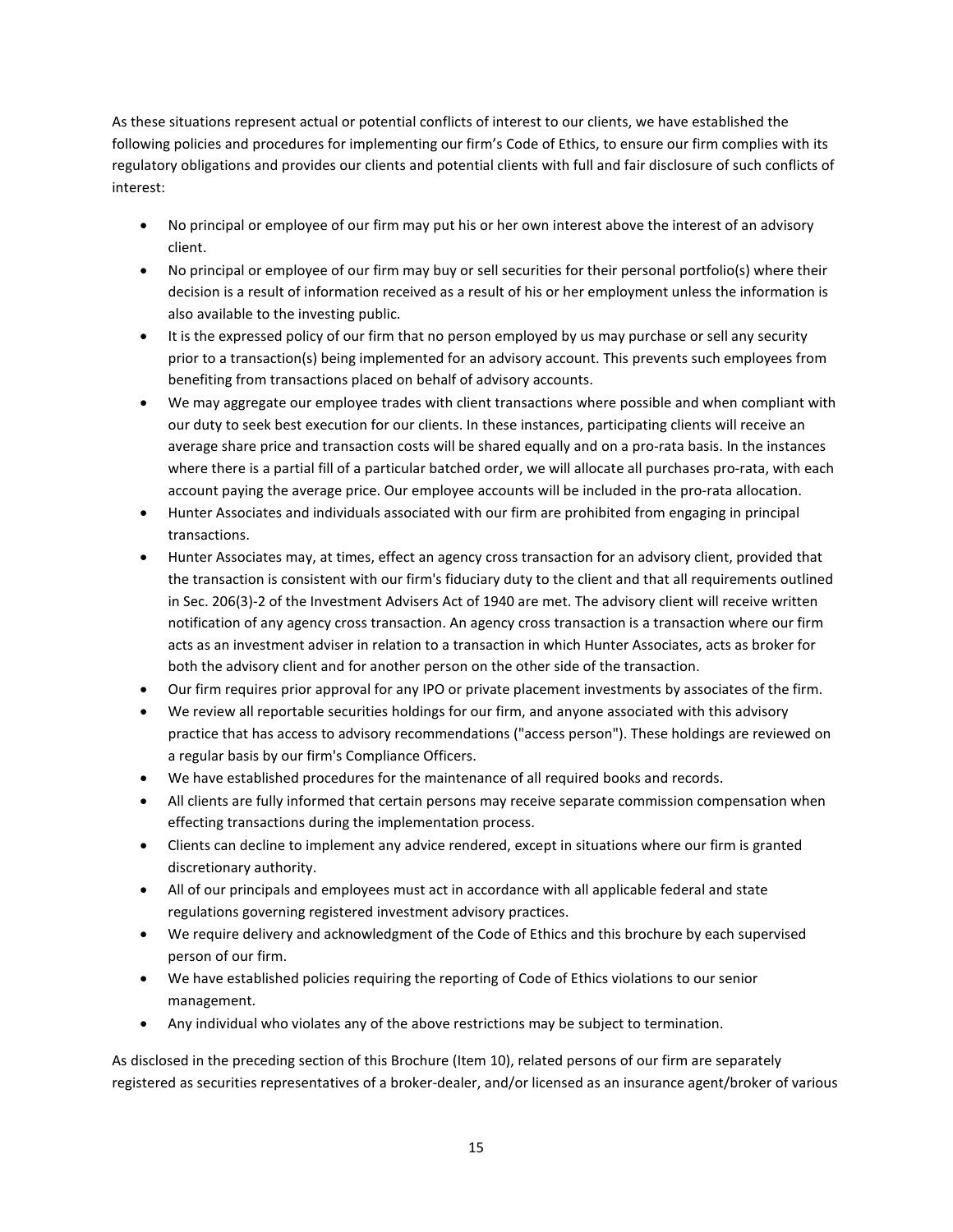insurance companies. Please refer to Item 10 for a detailed explanation of these relationships and important conflict of interest disclosures.

# ITEM 12 BROKERAGE PRACTICES

Hunter Associates does not have any soft dollar arrangements and does not receive any soft dollar benefits.

As an investment advisory client, it is your choice to select a broker-dealer to execute your trades and to custody the assets that will be held in your account. As a means of streamlining this overall administration and management of your investment accounts, clients may choose the brokerage services of Pershing, LLC.

Hunter Associates attempts to aggregate trades where possible and when advantageous to clients. This aggregation of trades permits the trading of aggregate blocks of securities composed of assets from multiple client accounts, so long as transaction costs are shared equally and on a prorated basis between all accounts included in any such aggregation trade.

Aggregate trading may allow us to execute equity trades in a timelier, more equitable manner, at an average share price. Hunter Associates will typically aggregate trades among clients whose accounts can be traded at a given broker. Hunter Associates aggregate trading policy and procedures are as follows:

- 1) Transactions for any client account may not be aggregated for execution if the practice is prohibited by or inconsistent with the client's advisory agreement with Hunter Associates or our firm's order allocation policy.
- 2) The registered investment adviser must determine that the purchase or sale of the particular security involved is appropriate for the client and consistent with the client's investment objectives and with any investment guidelines or restrictions applicable to the client's account.
- 3) The registered investment adviser must reasonably believe that the order aggregation will benefit and will enable Hunter Associates to seek best execution for each client participating in the aggregated order. This requires a good faith judgment at the time the order is placed for the execution. It does not mean that the determination made in advance of the transaction must always prove to have been correct in the light of a "20-20 hindsight" perspective. Best execution includes the duty to seek the best quality of execution, as well as the best net price.
- 4) Prior to entry of an aggregated order, a written statement of allocation must be completed which identifies each client account participating in the order and the proposed allocation of the order, upon completion, to those clients.
- 5) If the order cannot be executed in full at the same price or time, the securities actually purchased or sold by the close of each business day must be allocated pro rata among the participating client accounts in accordance with the initial written statement of allocation. However, adjustments to this pro rata allocation may be made to participating client accounts in accordance with the initial order ticket or other written statement of allocation. Furthermore, adjustments to this pro rata allocation may be made to avoid having odd amounts of shares held in any client account, or to avoid excessive ticket charges in smaller accounts.
- 6) Generally, each client that participates in the aggregated order must do so at the average price for all separate transactions made to fill the order and must share in the commissions on a pro rata basis in proportion to the client's participation. Under the client's agreement with the custodian/broker, transaction costs may be based on the number of shares traded for each client.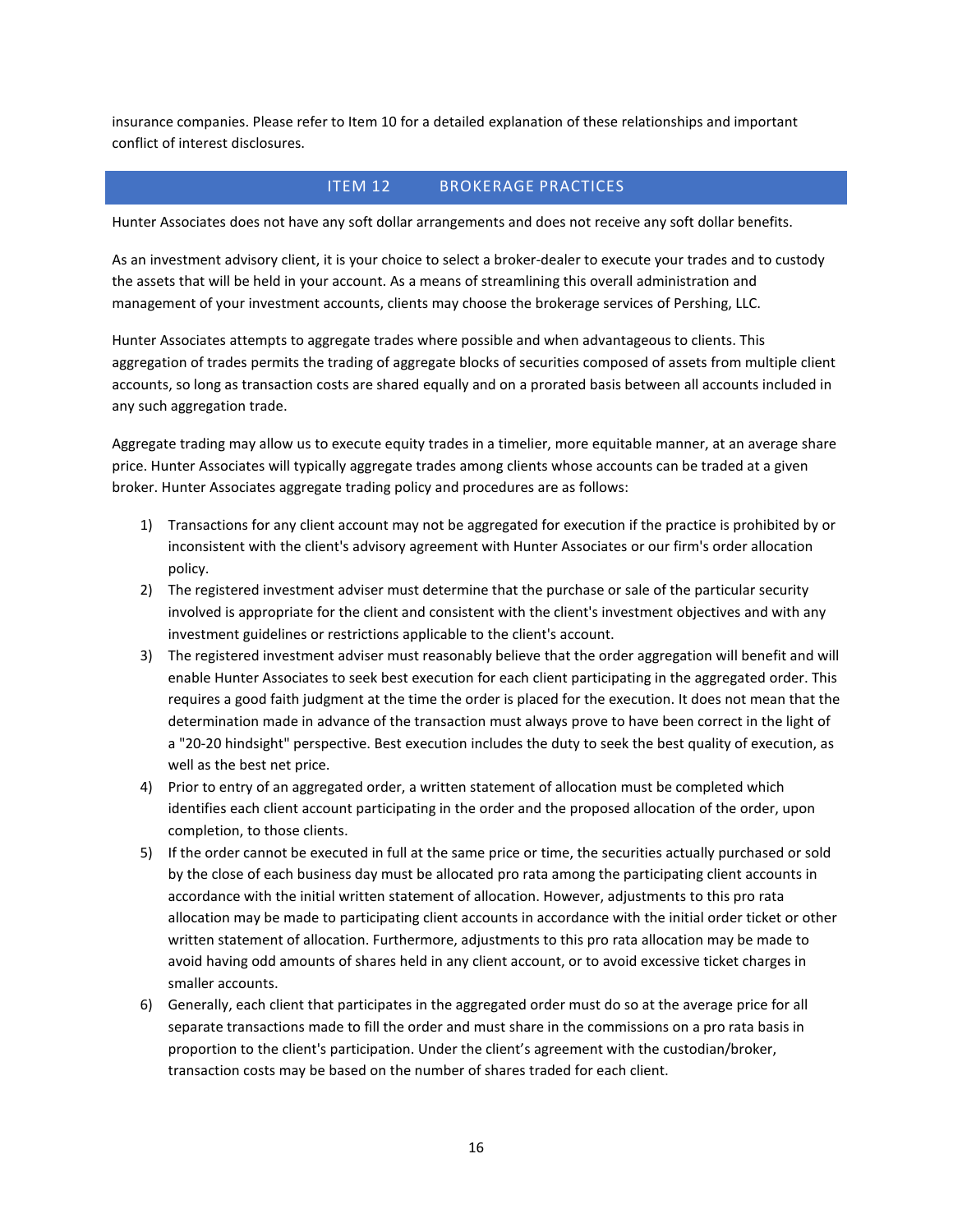- 7) If the order will be allocated in a manner other than that stated in the initial statement of allocation, a written explanation of the change must be provided to and approved by the Chief Compliance Officer.
- 8) Hunter Associates client account records separately reflect, for each account in which the aggregated transaction occurred, the securities which are held by, and bought and sold for, that account.
- 9) Funds and securities for aggregated orders are clearly identified on Hunter Associates records and to the broker-dealers or other intermediaries handling the transactions, by the appropriate account numbers for each participating client.
- 10) No client or account will be favored over another.

# ITEM 13 REVIEW OF ACCOUNTS

#### INDIVIDUAL PORTFOLIO MANAGEMENT

**REVIEWS**: While the underlying securities within Individual Portfolio Management Services accounts are continually monitored, these accounts are reviewed at least quarterly. Accounts are reviewed in the context of each client's stated investment objectives and guidelines. More frequent reviews may be triggered by material changes in variables such as the client's individual circumstances, or the market, political or economic environment. These accounts are reviewed by the adviser to the account. The firm also has procedures to review advisory accounts independent of the adviser.

**REPORTS**: In addition to the monthly statements and confirmations of transactions that clients receive from their selected custodian, we provide quarterly reports summarizing account balances and holdings. Account performance may be provided by a request received from the client.

# MANAGER OF MANAGERS PROGRAM

**REVIEWS:** The performance of the registered investment adviser(s) selected to manage client portfolios within our Manager of Managers Program is continually monitored by Hunter Associates. Furthermore, accounts within this program are formally reviewed at least quarterly. More frequent reviews may be triggered by material changes in variables such as the client's individual circumstances, or the market, political or economic environment. These accounts are reviewed by the adviser to the account.

**REPORTS:** In addition to the monthly statements and confirmations of transactions that these clients receive from their respective custodian, the asset manager(s) selected by Hunter Associates to manage the client's portfolio(s) within our Manager of Managers Program typically provide the client with quarterly reports. Unless otherwise contracted for, we do not typically provide additional reports.

#### FINANCIAL PLANNING

**REVIEWS:** While reviews may occur at various stages depending on the nature and terms of the specific engagement, typically formal reviews will not be conducted for Financial Planning clients unless otherwise contracted for. The report is a point-in-time financial plan. Hunter Associates is not responsible for implementing, monitoring, and updating the Financial Planning recommendation(s) unless specifically included in the scope of engagement.

**REPORTS:** Financial Planning clients will receive a completed financial plan. Additional reports will not typically be provided unless otherwise contracted for.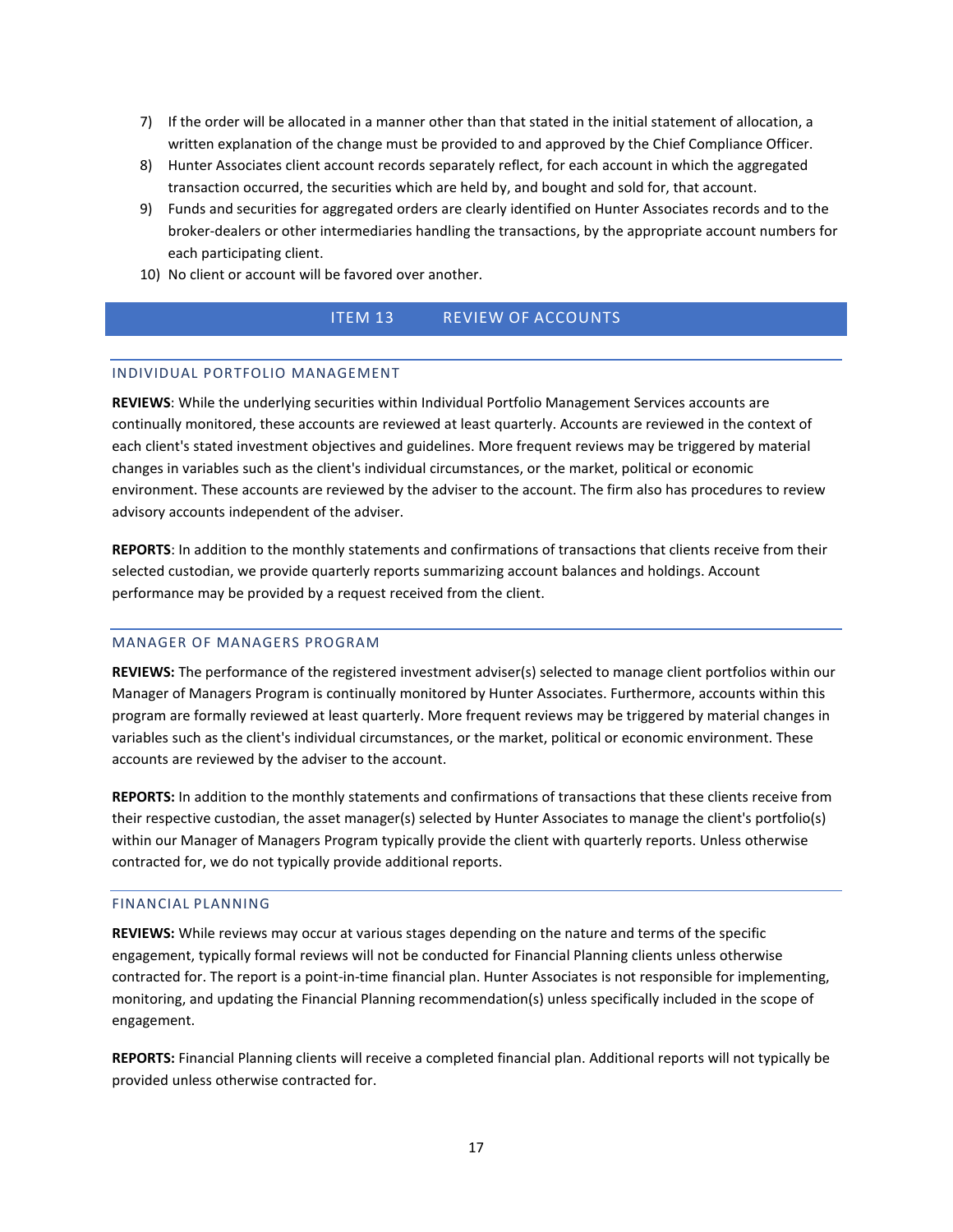#### CONSULTING SERVICES

**REVIEWS:** While reviews may occur at various stages depending on the nature and terms of the specific engagement, typically no formal reviews will be conducted for Consulting Services clients unless otherwise contracted for. Such reviews will be conducted by the investment adviser representative.

**REPORTS:** These client accounts will receive reports as contracted for at the inception of the advisory engagement.

# ITEM 14 CLIENT REFERRALS AND OTHER COMPENSATION

It is Hunter Associates policy not to engage solicitors or to pay related or non-related persons for referring potential clients to our firm.

It is Hunter Associates policy not to accept or allow our related persons to accept any form of compensation, including cash, sales awards, or other prizes, from a non-client in conjunction with the advisory services we provide to our clients.

# ITEM 15 CUSTODY

We previously disclosed in the "Fees and Compensation" section (Item 5) of this Brochure that our firm directly debits advisory fees from client accounts.

As part of this billing process, the client's custodian is advised of the amount of the fee to be deducted from that client's account. On at least a quarterly basis, the custodian is required to send to the client a statement showing all transactions within the account during the reporting period.

Because the custodian does not calculate the amount of the fee to be deducted, it is important for clients to carefully review their custodial statements to verify the accuracy of the calculation, among other things. Clients should contact us directly if they believe that there may be an error in their statement.

In addition to the periodic statements that clients receive directly from their custodians, we also send an account statement directly to our clients on a quarterly basis. We urge our clients to carefully compare the information provided on these statements to ensure that all account transactions, holdings values and calculations are correct and current.

Custody occurs when an advisor or related person directly or indirectly holds client funds or securities or has the ability to obtain possession of them. As an affiliate, Hunter Private Capital, LLC, is the manager of the private fund, Hunter Associates has custody of the funds and securities of the private fund. As a result, Hunter Associates maintains any marketable securities, cash, or cash equivalents at a qualified custodian, with the exception of certain assets of the private fund that are defined as "privately offered securities" per Rule 206(4)-2 of the Investment Advisers Act. In addition, the private fund will be subject to an annual financial audit by an independent accounting firm registered with, and subject to inspection by, the Public Company Accounting Oversight Board, the audited financial statements will be prepared in accordance with US Generally Accepted Accounting Principles and will be distributed to investors within 120 days of the private fund's fiscal year end.

Additionally, Hunter Associates does claim "custody" according to the SEC as a result of the specific nature of our relationship with one client.